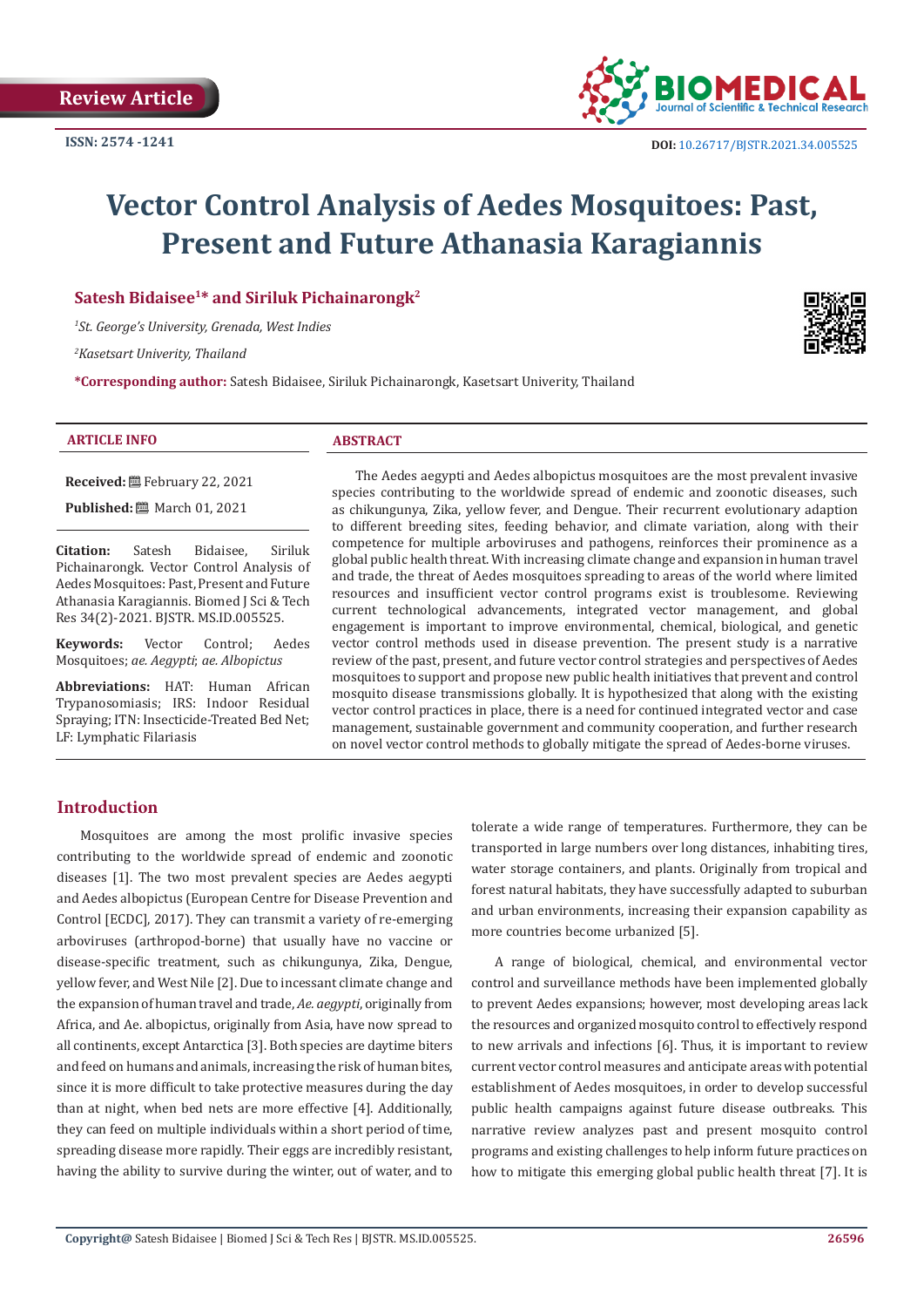hypothesized that, along with the existing vector control practices in place, there is a need for continued integrated vector management, sustainable government and community cooperation, and further research on novel vector control methods to globally reduce the spread of Aedes-borne viruses [8].

# **Materials and Methods**

### **Search Methods**

The online databases used to perform relevant literature searches were Google Scholar, Academic Search Complete, Vet Science, and MEDLINE with Full Text. Boolean/Phrase search modes were utilized to maximize search results, by combining related terms, such as "mosquito control" and "vector control." Keywords used under advanced searches included: Aedes aegypti and Aedes albopictus mosquitoes, specific biological, chemical, and environmental vector control and surveillance methods, public health interventions, programs, preventions, vector-borne diseases, projections, and past, present, and future strategies and perspectives. The literature search was done from August 2017 through June 2020. In considering article selections, the titles and abstracts were assessed. Twenty articles were selected and analyzed to assess public health initiatives that prevent and control *Ae. aegypti* and *Ae. albopictus* mosquito disease transmissions.

#### **Inclusion Criteria**

Articles included were in the English language only and focused on *Ae. aegypti* and *Ae. albopictus* mosquitoes specifically and their global vector control methods and initiatives. Search results were limited to include full text, scholarly peer reviewed articles, and published literature from 2010 to 2020.

#### **Exclusion Criteria**

Articles excluded were in languages other than English and that involved other Aedes species, such as Ae. australis, Ae. cinereus, and *Ae. polynesiensis*.

#### **Analysis**

**Aedes vector Control:** Vector control remains the main existing method to protect against most Aedes transmitted diseases due to limited or no commercially available vaccines and drug treatments [9]. Currently, there are only two licensed vaccines against Aedes-borne diseases: a widely used yellow fever 17D vaccine which produces rapid, lifelong immunity, and a recently licensed Dengue vaccine (Dengvaxia) that is used in 19 countries but carries a potential risk of severe disease in Dengue-naïve individuals, making it a safety concern for global administration [10]. Other vaccine candidates for Dengue, Zika, and chikungunya are currently in different clinical trial phases [11]. Therefore, vector control methods that largely depend on removing or

reducing human-vector contact are used globally to restrict Aedesviral transmissions [12]. Broadly, Aedes control measures can be separated into environmental, biological, and chemical-based tools [13].

**Environmental Vector Control Methods:** Before the introduction of chemical insecticides, such as DDT (dichlorodiphenyl-trichloroethane) in 1940, vector control was mainly limited to environmental management, which focused on disrupting local breeding sites and manipulating vector behavior and ecology [14]. Types of environmental vector control include house screens, aquatic habitat drainage, vegetation clearance, water container coverage, hygienic measures, waste management, protective clothing, and various other agricultural and housing improvements [15]. Looking back at the history of vector control practices, a form of environmental management was always implemented since past generations successfully connected fevers to the proximity of surface waters, like swamps and marshes [16]. There are reports of ancient Greeks, Romans, and Egyptians using drainage schemes, bed nets, and curtains as mechanical vector control measures to prevent mosquito bites [17]. Additionally, during the late 1700s, yellow fever was controlled in the US by pumping bilge water out of ships and cleaning sewers [18]. Although labor intensive, these environmental vector control methods proved largely successful in controlling yellow fever epidemics in the Americas during the early 1900s [19]. The disease was almost eliminated, but due to reduced political support and vector surveillance following its success, the yellow fever vector, *Ae. aegypti*, was able to reestablish itself throughout the Americas during the late 1900s. This outcome demonstrated that maintaining government support and investment in Aedes vector control methods was paramount in preventing the resurgence of arboviruses [20].

**Chemical Vector Control Methods:** Following the discovery of DDT in 1940, contact-based insecticides became the leading vector control method against mosquitoes, since they were less labor intensive and rapidly effective [21]. Insecticides derive from four main classes: pyrethroids, organophosphates, organochlorines, and carbamates. Types of chemical vector control include residual insecticide spraying, insecticide-treated bed nets (ITN) and curtains, and larvicides. Today, most vector control tools are characterized into chemical and non-chemical methods, targeting either the immature larval or adult stage of vectors (Figure 1). For example, immature vectors are killed by microbial/chemical larvicides and predator species and/or reduced by aquatic habitat removal or modification, such as surface water drainage or coverage. Mature vectors are primarily killed by Indoor Residual Spraying (IRS), space spraying, and insecticide treatment and/or reduced by limiting human bites, using house screenings, bed nets, topical repellants, and removal trappings.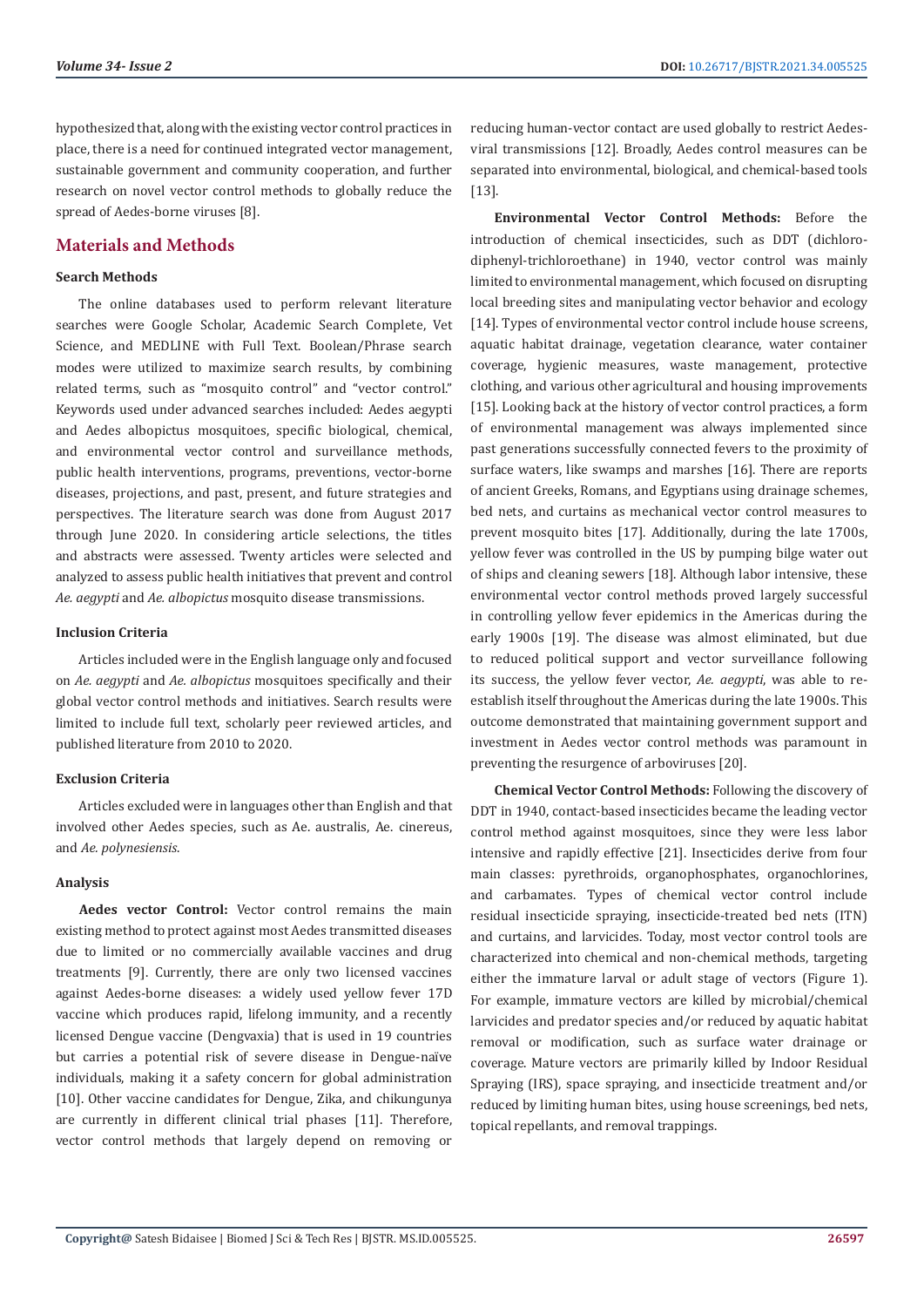| Chemical    | Immature | Chemical larvicides                                                    | Contact pesticides affecting insect nervous system (e.g., temephos) or endocrine system (insect<br>growth regulators, e.g., pyriproxyfen)                                                                                                                                                                   |
|-------------|----------|------------------------------------------------------------------------|-------------------------------------------------------------------------------------------------------------------------------------------------------------------------------------------------------------------------------------------------------------------------------------------------------------|
|             | Adult    | <b>ITNs</b>                                                            | Pyrethroid-treated ITNs or combination ITNs (e.g., pyrethroid plus synergist piperonyl<br>butoxide) for malaria, LF, and leishmaniasis control                                                                                                                                                              |
|             |          | Insecticide-treated materials for personal<br>protection               | Insecticide-treated clothing for workers and mobile populations                                                                                                                                                                                                                                             |
|             |          | <b>IRS</b>                                                             | Spraying of residual insecticides (typically either pyrethroids, carbamates, or<br>organophosphates) indoors for malaria and Aedes-borne disease control                                                                                                                                                    |
|             |          | Space spraying                                                         | Aircraft, vehicle or hand-held space spraying for dengue epidemic and other Aedes-borne<br>disease control                                                                                                                                                                                                  |
|             |          | Insecticidal treatment of habitat                                      | Focal, perifocal, ground, or aerial insecticide spraying                                                                                                                                                                                                                                                    |
|             |          | Insecticide-treated cattle                                             | Pour-on or spot-on pyrethroids for control of tsetse                                                                                                                                                                                                                                                        |
|             |          | Insecticide-treated traps and targets                                  | Targets for control of HAT and insecticide-treated adulticidal oviposition traps for Aedes-<br>borne diseases                                                                                                                                                                                               |
|             |          | Topical repellent                                                      | Chemicals (e.g., N,N-diethyl-meta-toluamide [DEET], picaridin) applied to the skin to reduce<br>vector biting                                                                                                                                                                                               |
|             |          | Spatial repellent                                                      | Transfluthrin/metafluthrin passive emanators or coils                                                                                                                                                                                                                                                       |
| Nonchemical | Immature | Microbial larvicides                                                   | Bacillus thuringiensis var. israelensis, B. sphaericus                                                                                                                                                                                                                                                      |
|             |          | Predator species                                                       | Predatory fish or invertebrates                                                                                                                                                                                                                                                                             |
|             |          | Habitat modification, i.e., a permanent<br>change of land and/or water | Drainage of surface water, land reclamation and filling, and coverage of large water storage<br>containers (or complete coverage of water surfaces) with a material that is impenetrable to<br>mosquitoes, such as expanded polystyrene beads                                                               |
|             |          | Habitat manipulation, i.e., a recurrent<br>activity                    | Water-level manipulation, exposing habitats to the sun (depending on the ecology of the<br>vector), flushing of streams, drain clearance, and source reduction, including rubbish disposal<br>and regular emptying and cleaning of domestic containers (e.g., flowerpots, animal drinking<br>water troughs) |
|             |          | Regulatory measures                                                    | Removal of man-made aquatic habitats and appropriate waste disposal                                                                                                                                                                                                                                         |
|             | Adult    | House improvement and screening                                        | Closing eaves, door and window screening                                                                                                                                                                                                                                                                    |
|             |          | Removal trapping                                                       | Solar-powered mosquito trapping system for malaria control and sticky adulticidal oviposition<br>traps for Aedes-borne diseases                                                                                                                                                                             |

Figure 1: Examples of chemical vs. non-chemical vector control methods for immature vs. adult vectors.

Unfortunately, insecticide resistance has already become widespread in *Ae. aegypti* and is emerging in Ae. albopictus, threatening the efficiency and availability of insecticide-based vector control for many human arboviruses. Due to the limited number of approved insecticides, it is difficult to prevent resistance using only rotation cycles. Insecticide resistance is a natural selection process, influenced by environmental, biological, and genetic factors, that gives insects an inherited ability to survive a toxicant dose that would normally be lethal to a susceptible population of the same species

under the same conditions (Figure 2). Resistance can also result from rare de novo mutations, but is more common in species showing high fecundity, short generation time, dominant resistant alleles, and existing genetic variation. Therefore, the implementation of Insecticide Resistance Management (IRM) strategies in vector control is essential to maintain the efficiency of existing insecticides. These strategies work by reducing the overall selection pressure and fitness of resistant insect populations by rotating insecticides, mixing dissimilar insecticides, and mosaic spraying.



**Figure 2:** Factors influencing insecticide resistance selection in insect populations. The red dotted line corresponds to the population's evolutionary response to an insecticide dose across many generations of insecticide selection. The proportion of individuals (resistant population) surviving the insecticide dose and the factors that favor resistance selection are shown in red, while the factors that impair resistance selection, which includes Insecticide Resistance Management (IRM) are shown in green.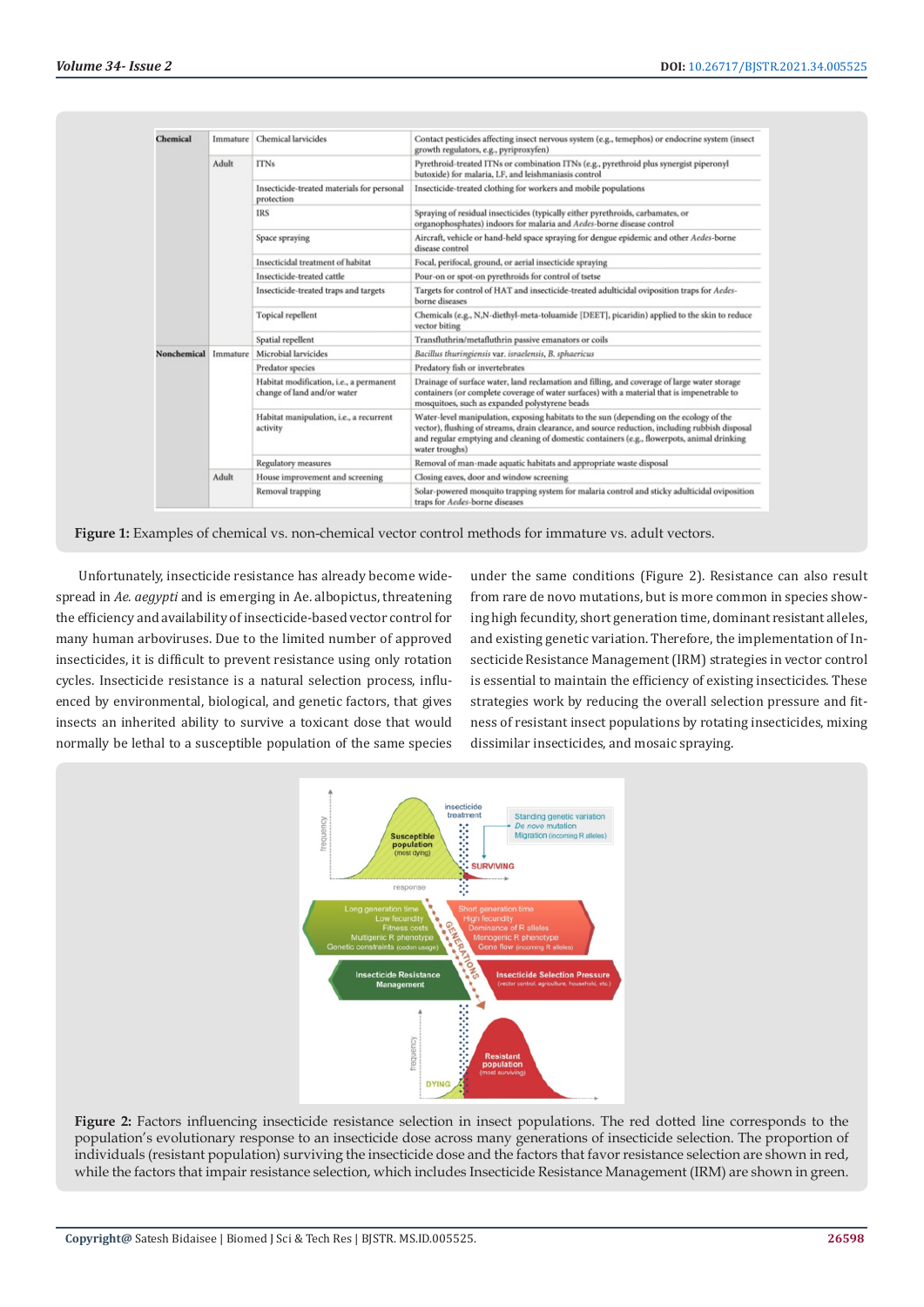This ensures that there is no cross-resistance or similar modes of action. Resistance management is most successful when it is not used as the sole strategy but integrated with other non-insecticide control methods, along with monitoring tools, such as bioassays that track insecticide resistance. Moreover, residual insecticides, like DDT, have social concerns of causing environmental harm and human health damage. As a result, using non-insecticide approaches when available are preferred. Other novel chemicalbased measures that aim to reduce insecticide resistance include the use of ingested insecticides and semiochemicals in odor-based traps. Types of ingested insecticides include Attractive Toxic Sugar Baits (ATSB), which kill *Ae. albopictus* by targeting their nectarfeeding behavior to deliver the insecticide, and Dried Attractive Bait Stations (DABS), which kill *Ae. aegypti* in field and semifield experiments by using visual attractive cues and boric acid as the lethal ingested agent. Since mosquitoes use a complex of semiochemicals to search for blood-hosts, sugar meals, mates, and oviposition sites, correctly identifying and selecting these cues for use in various odor-based traps can be highly efficient in controlling Aedes mosquito populations.





**Bacterial Vector Control Methods:** Since 2001, the study of gut microbiota or host-associated microbes in mosquitoes has provided new environmentally friendly vector control strategies that target Aedes mosquitoes. The study of Aedes microbiota can be organized into three main stages: data generation, analysis, and exploitation (Figure 3). The microbiota influences the physiological processes of mosquitoes, affecting their reproduction, growth, survival, and response to external stressors. Types of biological vector control methods include larvivorous fish, copepods, entomopathogenic fungi, and the bacteria, Bacillus thuringiensis israelensis, which target breeding sites and kill larval and adult mosquitoes. The bacteria genus, Wolbachia, has been successfully used to reduce Aedes mosquito transmissions of Dengue, by inducing oxidative stress and cytoplasmic incompatibility to inhibit Dengue vector competence. Moreover, genetically modifying the mosquito's natural symbionts to express anti-viral properties has been another effective strategy.

Vector competence is the ability of an arthropod (mosquito) to obtain, support replication and distribution of a pathogen, and successfully transmit it to other susceptible hosts (humans). It is influenced by the mosquito's microbiota, environmental, and genetic factors. An example of a genetic factor that can be manipulated to reduce the mosquito's vector competence is nonretroviral Integrated RNA Virus Sequences (NIRVS). By activating these immune pathways, effector genes with antiviral properties can be expressed in the mosquito, inhibiting the arboviral competency. Another form of genetic modification is known as gene drive, which incorporates favorable traits through interbreeding mosquito populations by altering or replacing genes. This method uses population replacement/modification, which reduces vector competence by replacing existing wild mosquito populations with traits that cannot transmit pathogens, and population suppression, which reduces or eliminates mosquito populations by reducing female fertility or increasing males. An example of a successful population suppressed strain of mosquito is the "flightless female" *Ae. aegypti*, which have a toxin-coded gene that destroys their wing muscles, preventing them from mating and searching for food and breeding sites.

Recently, gene editing in Aedes mosquitoes using the CRISPR-Cas9 system has become a more efficient, direct, and cheaper method of vector control. It uses Clustered Regularly Interspaced Palindromic Repeats (CRISPR), which are loci found in various bacteria and archaea, and CRISPR-associated Cas9 genes, to create site-specific mutations that inhibit incoming pathogens in mosquitoes. This new genome-engineering tool has expanded the ability to modify genomes of many different organisms, creating stable mosquito germline mutations that can improve gene drive strategies and be integrated with other existing vector control methods. Nonetheless, several challenges exist with gene editing that require consideration, such as laboratory-developed techniques being successfully applied to field releases, accidental migrations of genetically modified mosquitoes outside of intended release zones, and gene drive resistance. Unwanted mutations in gene edited mosquitoes can arise after field releases, requiring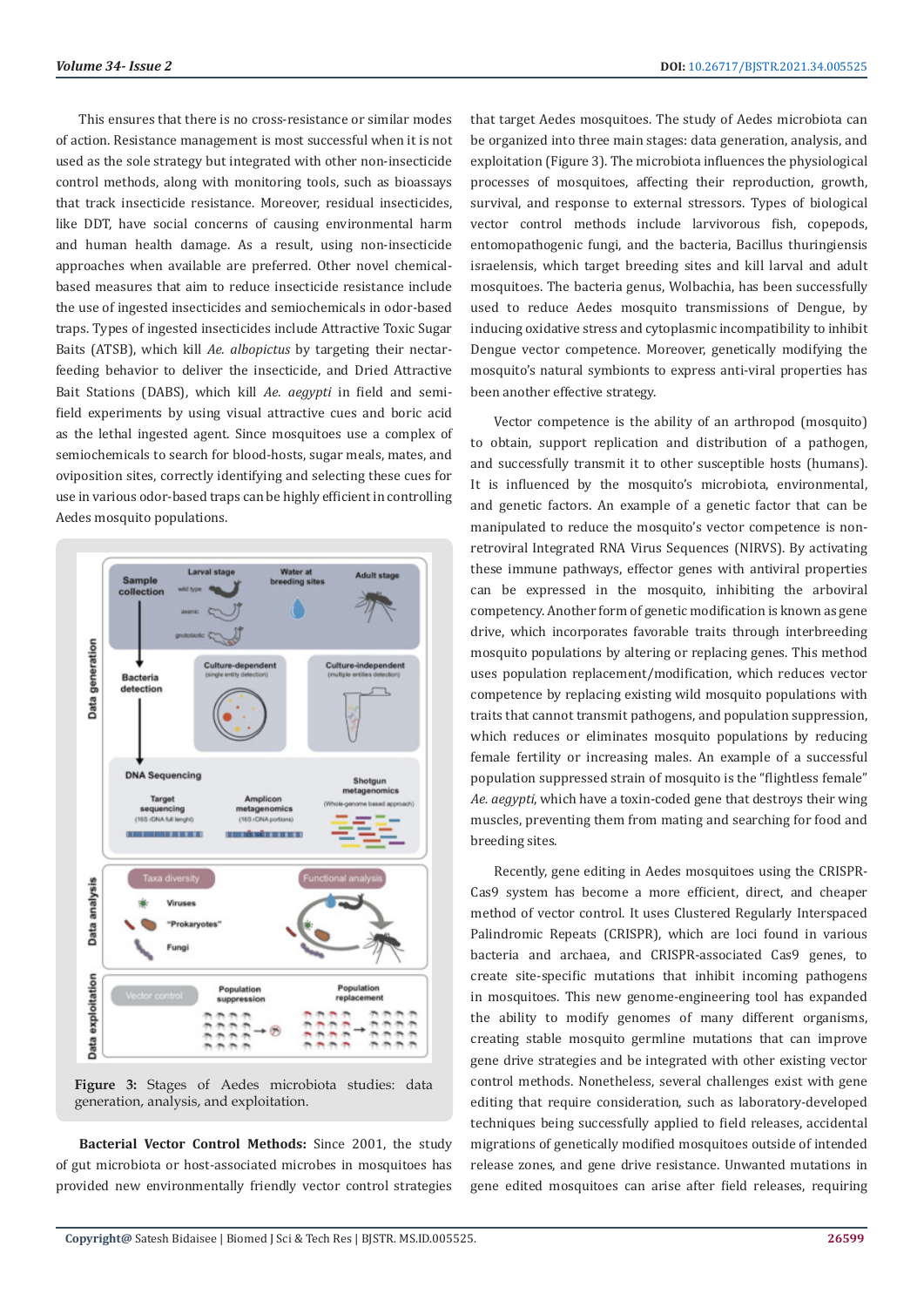reversible mechanisms in gene drive strategies. The development of threshold-dependent drive systems that express disease-refractory genes in Aedes populations, in a confined and reversible manner, has become a reliable solution. This approach provides localized population control, without the threat of a wide scale spread of genetically modified mosquitoes. Additionally, the risk of accidental migrations into bordering countries can result in the repopulation of previously eliminated local mosquitoes and create political tensions with vector control campaigns. Therefore, adequate surveillance, sampling, and detection of mosquitoes near political borders needs to be implemented with gene drive strategies to avoid unwanted invasiveness. Lastly, plans to reduce gene drive resistance include targeting multiple gene sites for disruption, instead of having a single-target Cas9-based gene drive, to avoid the development of gene drive resistant alleles.

#### **Surveillance Methods**

Effective Aedes surveillance relies on the accurate and rapid identification of collected mosquito samples to guide vector control programs. A range of surveillance methods exist that assess vector abundance and distribution and the risk of human exposure to infected mosquitoes. Standard "exposure-free" methods include indirectly estimating human-vector contact rates by surveying mosquito larvae in water containers and collecting resting adults in or around houses. To better assess the risk of human exposure to arboviral infections and predict potential outbreaks, "host-seeking" trapping methods, such as BG-sentinel (BGS) and Mosquito Electrocuting Traps (MET) are used to directly measure human biting rates. These traps use attractive odor and visual cues to lure mosquitos in and kill them on contact. Other methods

of Aedes surveillance include laboratory-based techniques, such as molecular and PCR-based assays, that can more accurately identify specific mosquito species in field samples and differentiate between similar species. However, these techniques require a reliable electrical supply, costly laboratory equipment, and trained personnel, which is limited in most countries with endemic Aedes arboviral infections. Ultimately, the choice of surveillance method will depend on the country's geographical and temporal distribution of infected mosquitoes, budgetary and logistical constraints, and availability of skilled personnel.

#### **Integrated Vector Control Management**

Even though a wide variety of vector control methods exist, many countries still lack the resources, funds, preparedness, and guidance to implement sustainable vector control interventions. The Integrated Aedes Management system (IAM) is a framework developed by the Worldwide Insecticide Resistance Network (WIN) that helps health authorities design appropriate vector control strategies to reduce the burden of Aedes-borne infections in their area. It incorporates 4 pillars of action (integrated entomological and epidemiological surveillance, vector control, social mobilization, and multi-sectoral collaboration), along with supporting national activities (capacity building, advocacy, research, and policies and laws), that are tailored to local Aedes viral transmission and distribution risks (Figure 4). The framework also supports the guidelines underlined by the World Health Organization Global Vector Control Response (WHO GVCR), which provide countries with evidence-based recommendations on how and when to implement practical vector control interventions.



**Figure 4:** Integrated Aedes Management (IAM) framework that includes 4 activity pillars (integrated surveillance, vector control, social mobilization, and multisectoral collaboration) and 4 supporting activities (capacity building, advocacy, research, and policies and laws) that apply to different local Aedes transmission risk scenarios.

- a) *Ae. albopictus*
- b) Insecticide Treated Curtain (ITC); Monitoring and Evaluation (M & E); Nongovernmental Organization (NGO).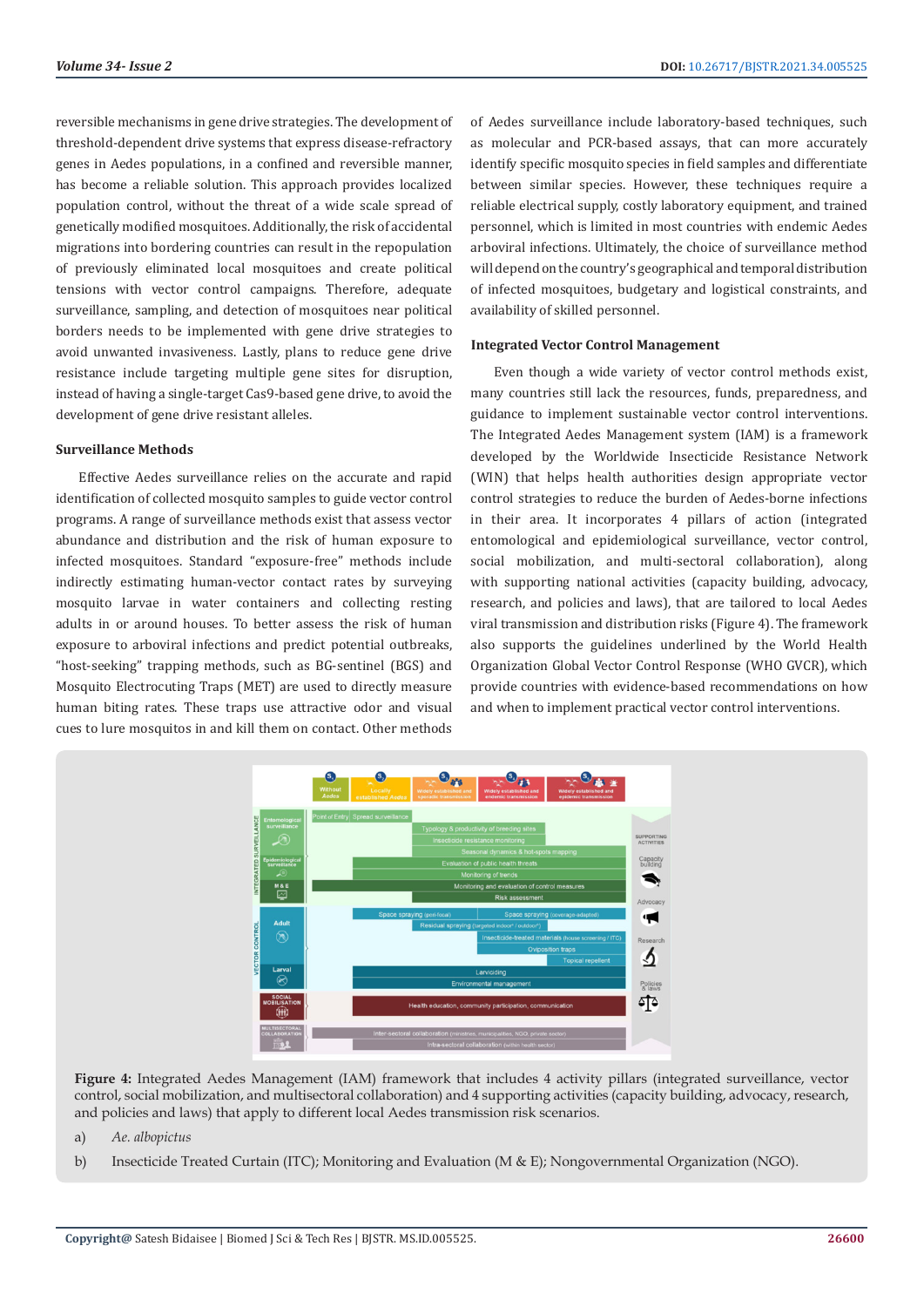Vector control is most enhanced when there is community participation and collaboration among multiple partners within and outside the health sector. It is important to engage and educate the public on properly identifying, removing, and treating Aedes mosquito aquatic habitats in and around their homes, to help reduce vector populations. Moreover, integrating social marketing techniques within vector control interventions can positively influence voluntary behavior changes at the individual (downstream), community (midstream), and government/ policy (upstream) levels. Activities promoting behavioral change, through health education programs and mass media, can lead to better health outcomes, such as reducing infection rates. It is also important to consider different vector control dynamics that can influence continued community participation, such as government authority, media, socioeconomic status, social norms, collective awareness, people's attitudes, herd immunity, climate, and infrastructure. Additionally, the public health sector should work together with those involved in waste management, water, sanitation, urban planning, environment, and housing, to ensure proper management of Aedes habitats and vector control methods. Vector control management is most successful when there is intraand intersectoral collaboration that includes case management and diagnostics, vaccine delivery, maternal and child health, environmental health, veterinary and epidemiological surveillance, and other vector-borne disease programs.

#### **Conclusion**

After reviewing the various past and present vector control methods used to reduce Aedes-transmitted diseases, vector control management has proved to be a highly effective approach, when integrated with community and multi-sectoral action and collaboration. There is a need for continued investment and political support in establishing Aedes vector control as a public health priority to prevent disease resurgence. Ideally, implementing a combination of environmental, chemical, biological, and genetic vector control methods, along with constant vector surveillance, monitoring, and evaluation of these interventions, would produce the most effective results. However, in countries or areas with limited resources, funding, and capacity for highly effective vector control programs, locally adapted problem-solving approaches can be established that use successful vector control methods from the past. For example, environmental management and larval control programs can be implemented where genetically modified mosquitoes and other more costly biological control methods are inaccessible.

*Ae. aegypti* and *Ae. albopictus* mosquitoes remain a global public health threat, due to their rapid evolutionary adaption to different breeding sites, feeding behavior, and climate variation, along with their competence for multiple arboviruses and pathogens. Aedesborne diseases, such as Dengue, Zika, yellow fever, and chikungunya have resurged or expanded globally over the past 50 years. Dengue

viral infections have been on the rise, with epidemics recurring every 3 to 5 years in the Americas and infecting about 390 million humans per year. Yellow fever has re-emerged in the Americas and Africa, mostly due to the migration of unvaccinated people into endemic areas. Zika and chikungunya outbreaks have spread worldwide since the 2000s, linked with deforestation, increased temperatures, and rainy seasons. Thus, establishing long-term Aedes vector control programs, combined with improvements in water storage, sanitation, waste disposal, human health resources, funding, community engagement, and political will, are necessary to globally mitigate and prevent imminent Aedes-borne infections.

Additionally, due to the rising threat of global environmental and social change, which includes increased urbanization, trade, agricultural expansion, population growth, natural resource depletion, and climate change, further research and development on novel vector control methods is essential to anticipate resurgent or new arboviral infections. Furthermore, the potential for insecticide and gene drive resistance demonstrates that vector control methods, that were once considered to be effective, might need to be reconsidered or modified. Moreover, by coordinating research activities and sharing data within and between countries, research outcomes can be maximized, and data repetition avoided. For example, the Pan American Health Organization (PAHO) Health Information Platform is a real-time, voluntary, electronic reporting system that provides rapid access and shared data reporting within the Americas. Overall, cross-border collaborations and shared evidence-based research among countries have created numerous international guidelines, such as the Integrated Aedes Management (IAM) and the WHO Global Vector Control Response (GVCR) framework, which help health authorities implement effective, integrated, community-based, and locally adapted vector control strategies. In conclusion, using the existing vector control practices in place, combined with continued integrated vector management and global cooperation, can help combat the emerging threat of Aedes-borne viruses and improve human and environmental health and economies worldwide.

#### **References**

- 1. [Aya Pastrana N, Lazo Porras M, Miranda JJ, Beran D, Suggs LS \(2020\)](https://www.ncbi.nlm.nih.gov/pmc/articles/PMC7299328/) [Social marketing interventions for the prevention and control of](https://www.ncbi.nlm.nih.gov/pmc/articles/PMC7299328/) [neglected tropical diseases: A systematic review. PLoS Neglected](https://www.ncbi.nlm.nih.gov/pmc/articles/PMC7299328/) [Tropical Diseases 14\(6\): e0008360.](https://www.ncbi.nlm.nih.gov/pmc/articles/PMC7299328/)
- 2. [Bonizzoni M, Gasperi G, Chen X, James AA \(2013\) The invasive mosquito](https://pubmed.ncbi.nlm.nih.gov/23916878/) [species Aedes albopictus: Current knowledge and future perspectives.](https://pubmed.ncbi.nlm.nih.gov/23916878/) [Trends Parasito, 29\(9\): 460-468.](https://pubmed.ncbi.nlm.nih.gov/23916878/)
- 3. [Carvalho MS, Honorio NA, Garcia, LMT, de Sa Carvalho LC \(2017\) Aedes](https://pubmed.ncbi.nlm.nih.gov/28749942/) [aegypti control in urban areas: A systemic approach to a complex](https://pubmed.ncbi.nlm.nih.gov/28749942/) [dynamic. PLoS Neglected Tropical Diseases 11\(7\): e0005632.](https://pubmed.ncbi.nlm.nih.gov/28749942/)
- 4. [Dusfour I, Vontas J, David JP, Weetman D, Fonseca DM \(2019\)](https://www.ncbi.nlm.nih.gov/pmc/articles/PMC6786541/) [Management of insecticide resistance in the major Aedes vectors of](https://www.ncbi.nlm.nih.gov/pmc/articles/PMC6786541/) [arboviruses: Advances and challenges. PLoS Neglected Tropical Diseases](https://www.ncbi.nlm.nih.gov/pmc/articles/PMC6786541/) [13\(10\): e0007615.](https://www.ncbi.nlm.nih.gov/pmc/articles/PMC6786541/)
- 5. (2017) European Centre for Disease Prevention and Control (ECDC). Vector control with a focus on Aedes aegypti and Aedes albopictus mosquitoes: Literature review and analysis. ECDC.